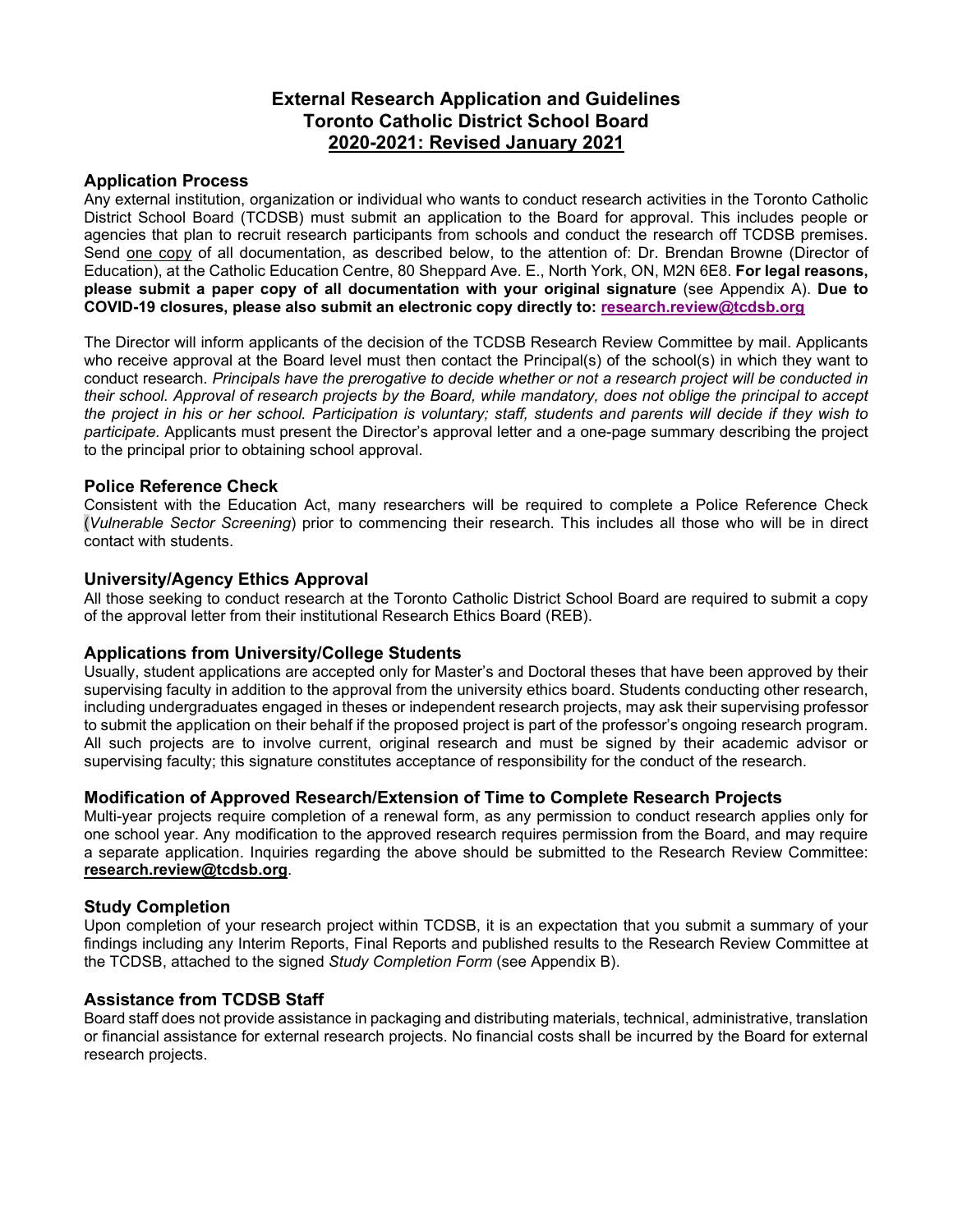# **Translation**

Many of our students come from homes where English is not spoken. As such, information sheets, letters to parents/guardians and consent forms should be made available in the language spoken in the child's home (where applicable). This is the responsibility of the researcher.

# **Timelines**

Deadlines for applications are:

- **May 10 (of the year preceding the year of anticipated research)**
- **September 8 (of the year of intended research)**
- **November 9 (of the year of intended research)**
- **January 11 (of the year of intended research)**

The applications go through a rigorous review process and may take up to four months. A status update regarding your file will be communicated to you through the Research Review Committee.

External research activities should not be conducted in the schools **before October 15th** or **after May 15th** (May 1 in elementary schools, because of internal demands in schools).

# **Acceptance Criteria**

Proposals are evaluated on the basis of the following criteria:

- Scholarship (literature review, rationale, references)
- Educational merit (relevance to education): priority is given to projects that address current Board priorities, aligning with the Multi-Year Strategic Plan (MYSP) and Board Learning and Improvement Plan (BLIP). Research undertaken for political or commercial purposes will not accepted; certain exceptions may apply (e.g., to develop norms for standardized instruments).
- Research design (e.g., methodology, procedures related to sampling, confidentiality, anonymity, data collection, instruments, data analysis)
- Demands from schools (minimal disruption to classroom activities; minimal demands on student/staff time and school facilities)
- Dissemination plan

*Note:* In some cases, external research requests will not be accepted because of ongoing research activities or Board and/or Ministry initiatives.

For inquiries please contact: **[research.review@tcdsb.org](mailto:research.review@tcdsb.org)**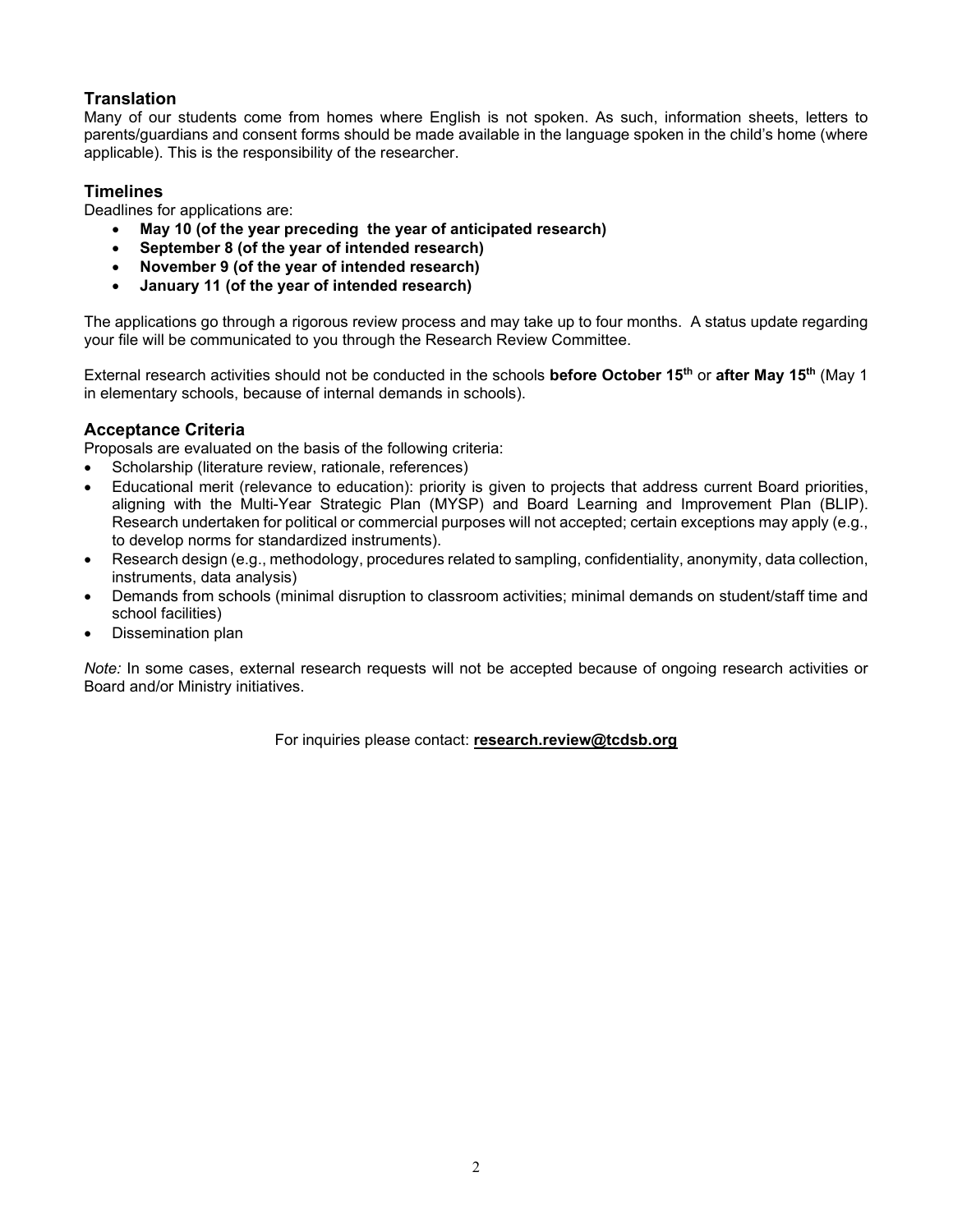# **External Research Application Checklist**

The Research Review Committee requires the following documents to support the review process. Please ensure that your application contains *all* of the following materials (**one paper copy** and an **electronic** copy are required):

A completed **Research Application** (attached)

#### **One-page summary**

A one-page summary of the proposed research including the following components: title, rationale and relevance to education, logistical details (e.g., sample size, grades, number of schools, teacher participation, parent participation, time requirements, location, etc.), description of procedures, instruments to be used, and proposed method of data analysis.

### **Research Proposal**

This should normally not exceed 5 pages (*applicants may substitute a proposal submitted to an external funding agency, or a summary of a thesis proposal*). The proposal should include the following sections:

- (a) statement of objectives and theoretical framework
- (b) design and methodology (including hypotheses, participants, data collection procedures)
- (c) proposed data analysis procedures
- (d) educational relevance of the project
- (e) literature review/reference list

#### **Research Instruments**

Copies of all **final** versions of instruments, non-standard tests, protocols, surveys, consent forms, recruitment/information letters, focus group script, interview questions, etc.

## **Information letters and consent forms**

Please ensure that information letters and consent forms:

 $\circ$  are included for all participants (students, teachers, parents, etc.)

- o include a brief description of the proposed research project
- $\circ$  address the following: anonymity, confidentiality, voluntary participation and withdrawal without penalty, sensitive items and duty to report
- are printed on institutional letterhead

*Note*: For students under 18 years of age, the information letter and consent form should be directed to the parents/guardians. Child assent will be required (please include script).

### **Ethics Approval**

A copy of the approval of the approval letter from your institutional Research Ethics Board (REB)

### **Police Reference Check**

A copy of the police reference check (*Vulnerable Sector Screening)* must be submitted for those who will have direct contact with students

### **Signed Agreements** (Appendix A)

All appropriate signatures as indicated in the application form

#### **Send your paper submission c/o**:

Dr. Brendan Browne, Director of Education Toronto Catholic District School Board 80 Sheppard Ave. E., Toronto, ON M2N 6E8

### **Your electronic submission must ONLY be sent to: [research.review@tcdsb.org](mailto:research.review@tcdsb.org)**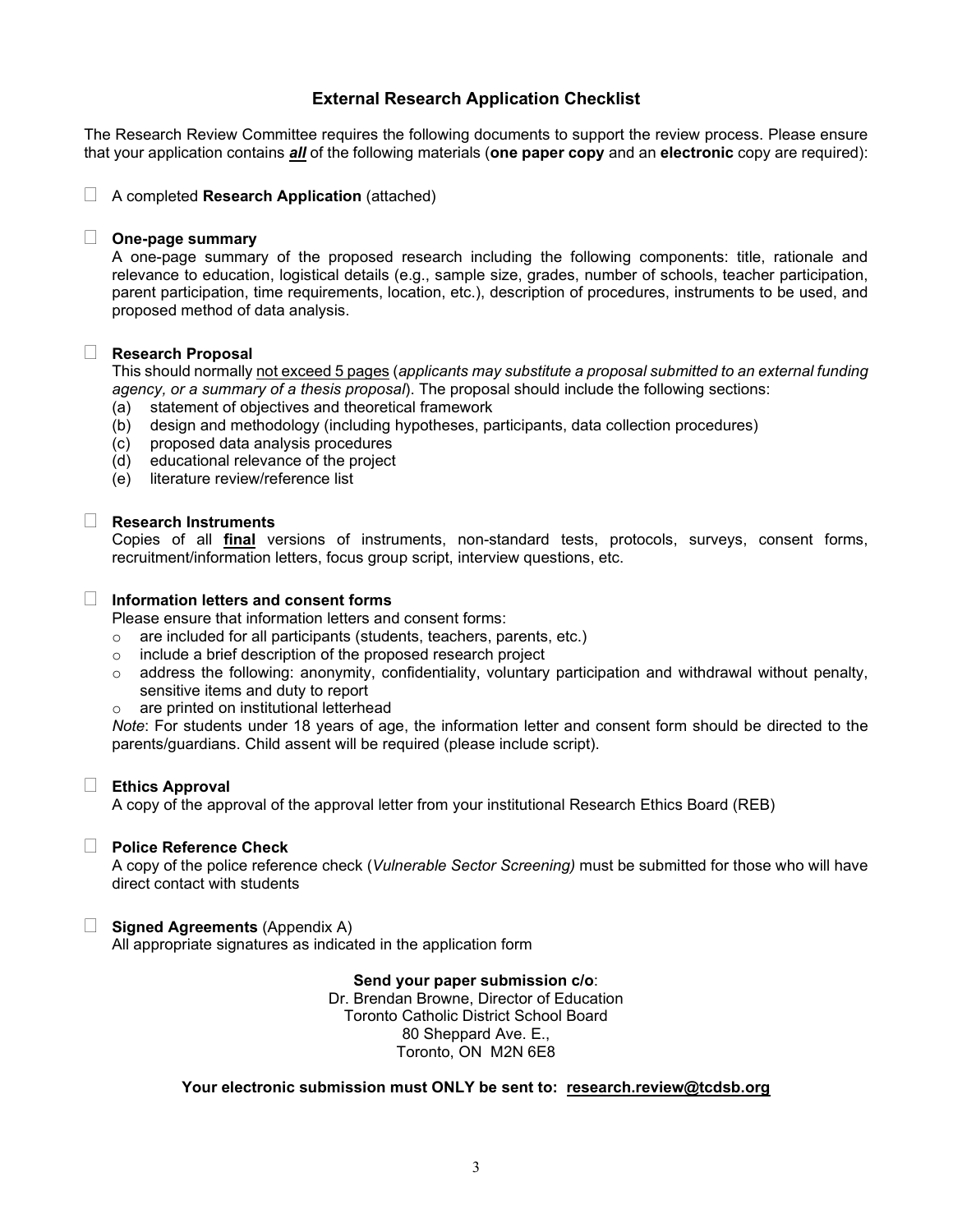# **External Research Application Toronto Catholic District School Board 2020-2021**

# **Applicant Information**

| <b>Business Telephone:</b> |      |
|----------------------------|------|
|                            |      |
|                            | Fax: |

Date of Application:

# **Project Description and Timeline**

1. Title of the proposed research

# 2. Timelines

|                                                                                              | Month / Year |
|----------------------------------------------------------------------------------------------|--------------|
| When do you expect to start collecting data in the schools?                                  |              |
| When do you expect to finish your data collection?                                           |              |
| When will you submit a report to the TCDSB Research Review Committee?                        |              |
| If you propose to collect data on multiple occasions, please describe and indicate<br>dates. |              |
|                                                                                              |              |

3. Are you applying to other school boards? *□* Yes *□* No Please specify:

# **Nature of Research**

4. Check all that apply:

| Doctoral thesis      | Master's thesis           | Institutionally funded project  |
|----------------------|---------------------------|---------------------------------|
| Contractual proiect_ | Externally funded project | Ministry transfer grant project |
| <b>TCDSB</b> staff   | .<br>Other                |                                 |

5. Do you have permission to conduct research from your university/institution, including an ethical review? *□* Yes (please attach)

*□* In progress (please provide details, including expected date of approval/amendment)

*□* Not applicable/available for my organization (explain)

\_\_\_\_\_\_\_\_\_\_\_\_\_\_\_\_\_\_\_\_\_\_\_\_\_\_\_\_\_\_\_\_\_\_\_\_\_\_\_\_\_\_\_\_\_\_\_\_\_\_\_\_\_\_

6. Do you have sufficient funds to conduct the study (if required)? If yes, indicate the funding agency.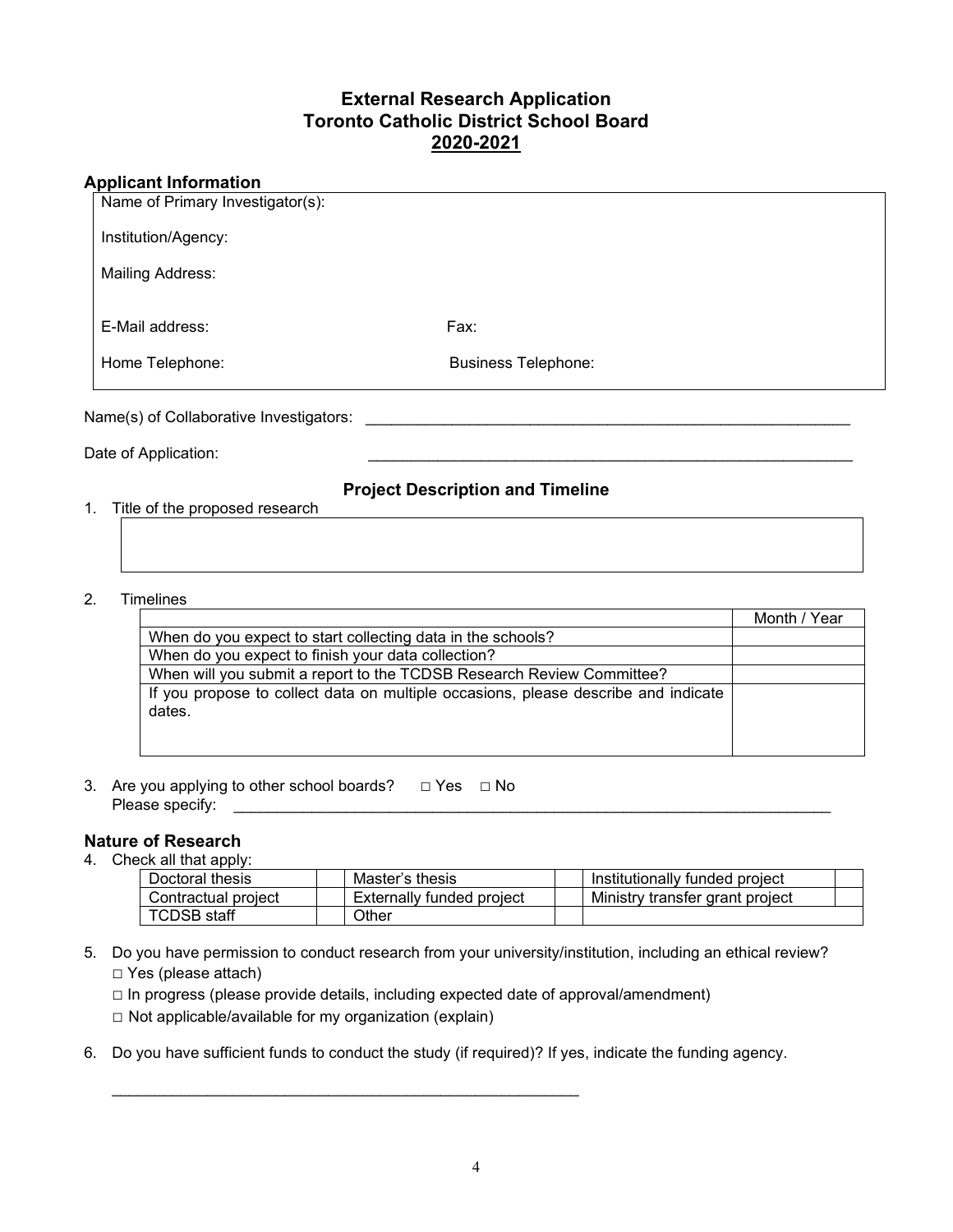## **Research Objectives**

- 7. Purpose: provide a brief (2-3 sentence) description, including your research questions and hypotheses.
- 8. Describe the direct benefit to students and/or staff or school board (e.g., through presentation, materials, professional development, feedback etc.)

# **Data Collection**

- 9. Participants
- a. How many students will directly participate? List by grade. Indicate the amount of time required, and whether the students participate individually or as a group.

| <b>Number of Students</b> | Grade | <b>Time required</b> | Individual / group |
|---------------------------|-------|----------------------|--------------------|
|                           |       |                      |                    |
|                           |       |                      |                    |
|                           |       |                      |                    |
|                           |       |                      |                    |

b. If your research involves direct contact with students on TCDSB premises, will a TCDSB staff member be present in the room when you collect your research data? Please describe.

## c. How many teachers will directly participate? List by grade. Indicate the amount of time required.

| <b>Number of teachers</b> | Grade | <b>Time required</b> | Individual / group |
|---------------------------|-------|----------------------|--------------------|
|                           |       |                      |                    |
|                           |       |                      |                    |
|                           |       |                      |                    |
|                           |       |                      |                    |

d. How many other school personnel will directly participate? Indicate the amount of time required.

| Number of staff | Grade | <b>Time required</b> | Individual / group |
|-----------------|-------|----------------------|--------------------|
|                 |       |                      |                    |
|                 |       |                      |                    |
|                 |       |                      |                    |

e. How many schools will you need to conduct your study?<br>**Elementary** Secondary

#### Elementary

Indicate names of preferred schools or criteria for school selection.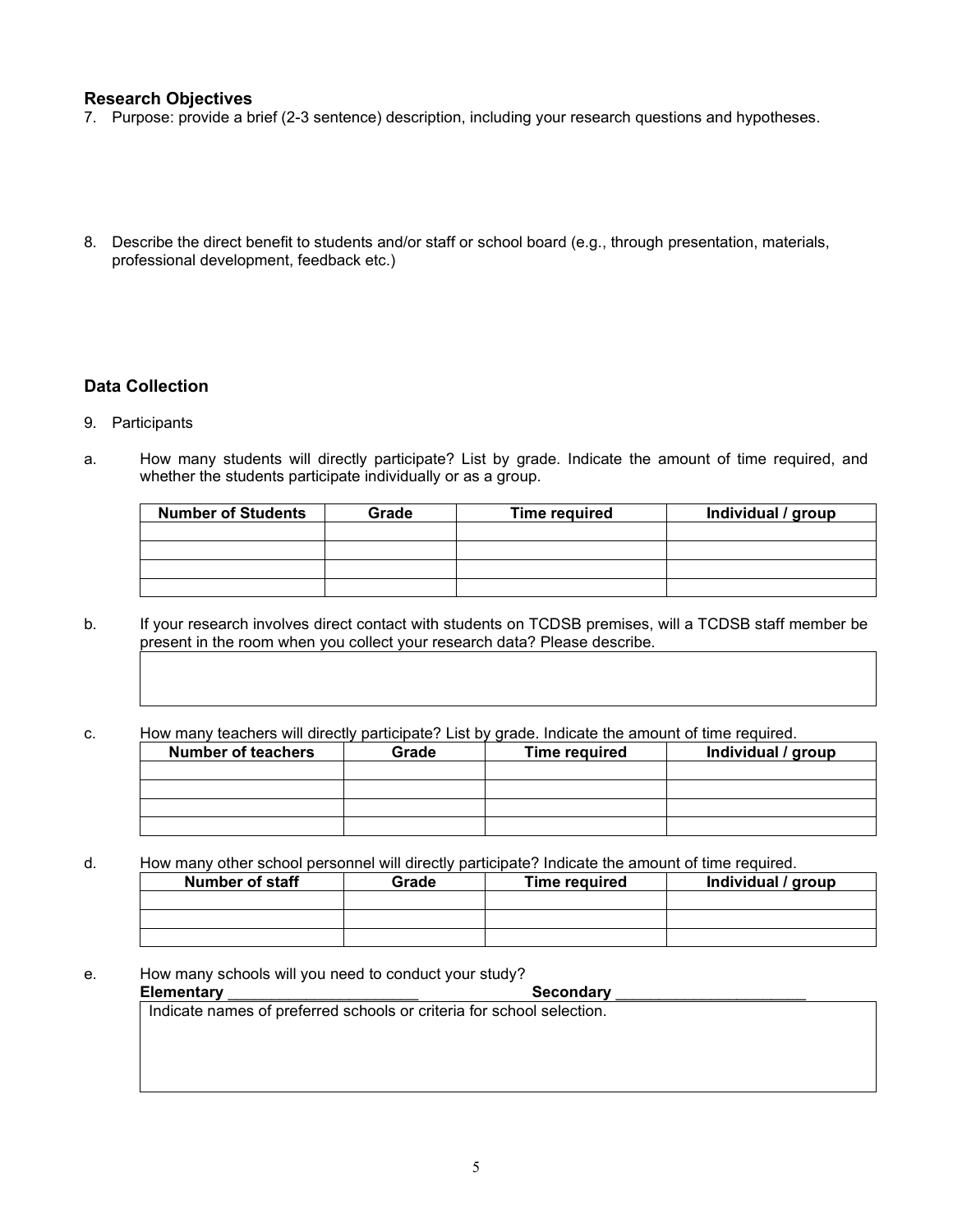8. Requirements from the school system

| togallonionto ironi tho concor oyotom              |  |
|----------------------------------------------------|--|
| School facilities required:                        |  |
|                                                    |  |
|                                                    |  |
| School personnel assistance required:              |  |
|                                                    |  |
|                                                    |  |
| Information required from school or board records: |  |
|                                                    |  |
|                                                    |  |

# **Method of Investigation**

- 9. Data collection instruments. Please list the questionnaires and other instruments to be used and attach **final** copies of **all** non-standard measures to this application. This includes any focus group questions and other scripts used in your data collection. If your proposal includes multiple assessments, please complete a summary chart with administration details: e.g., name of measure, subtests (if relevant), participants, purpose, time required, links to tests if on-line survey, etc.
- 10. Consent letters/assent. Please attach final copies of **all** consent letters and assent script/forms to this application.
- 11. List the security procedures in place for the protection of participant privacy and data storage.
- 12. Briefly describe the data analysis procedures you will use for your research.
- 13. Describe the procedures for informing schools and parents and for providing feedback.
- a. Informing the principal.
- b. Method of obtaining informed parental consent. (see above regarding copies of letters).
- c. Provisions for preparing and debriefing participants.
- d. Plans for dissemination of results.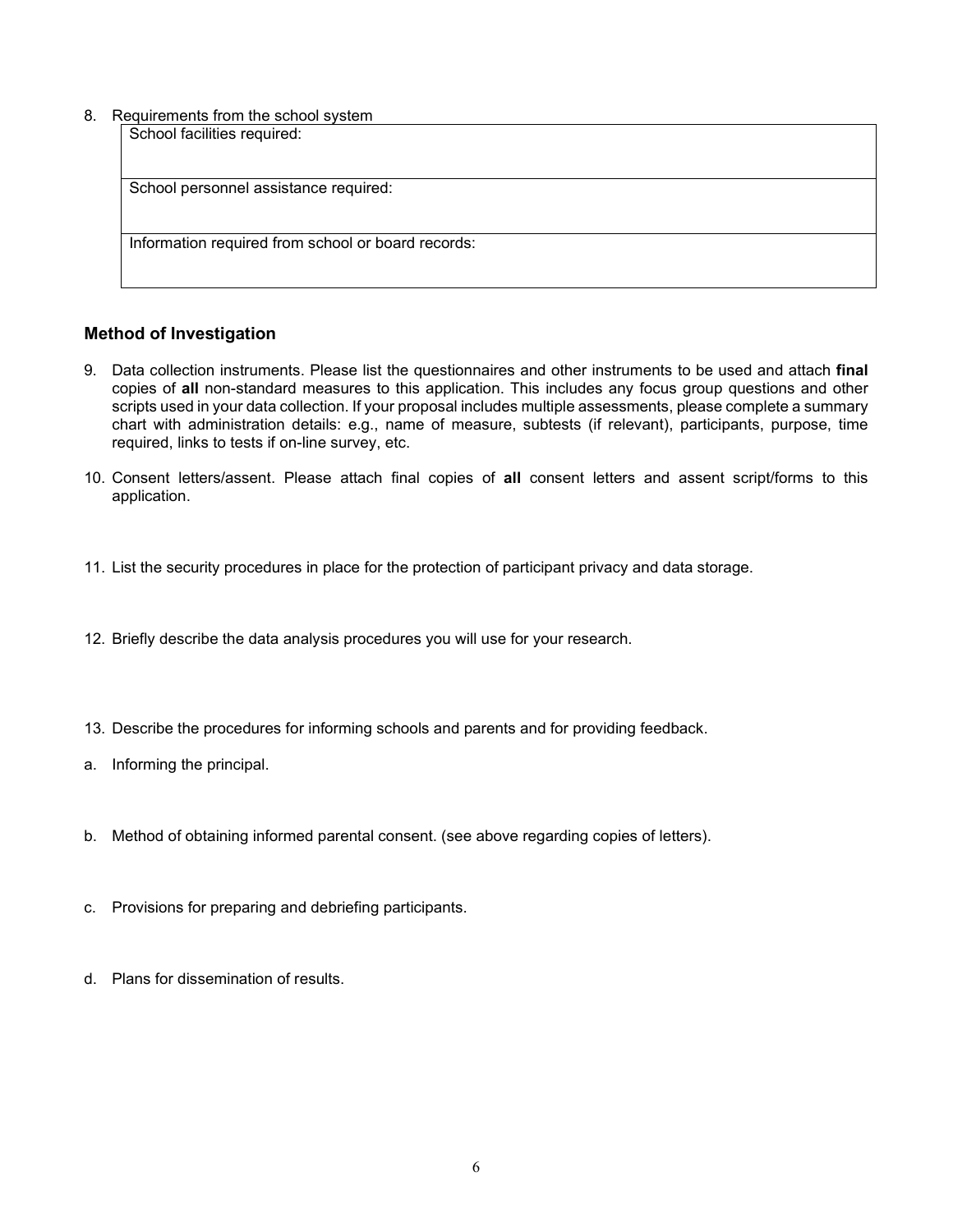# **Appendix A – Signed Agreements**

# **Researcher**

I have read the Toronto Catholic District School Board Policy S.19, *Research Conducted in the TCDSB*  <https://www.tcdsb.org/Board/Policies/Documents/S.19.pdf> and the accompanying *External Research Application*  about conducting research in the Board and agree to follow its requirements if my application is accepted.

*Note: the final decision to participate in any external research project always rests with the individual (e.g., principal, teachers, other staff, students, parents, etc.)*

Name (please print or type): \_\_\_\_\_\_\_\_\_\_\_\_\_\_\_\_\_\_\_\_\_\_\_\_\_\_\_\_\_\_\_\_\_\_\_\_\_\_

Signature:

Date: \_\_\_\_\_\_\_\_\_\_\_\_\_\_\_\_\_\_\_\_\_\_\_\_\_\_\_\_\_\_\_\_\_\_\_\_\_\_

# **Professor/Sponsor/Affiliated Organization**

This is to certify that the above described research proposal has been reviewed by myself/my organization and has been vetted for its academic soundness. Consideration has also been given to **ethical, legal and moral** questions arising from the proposal.

Name of Sponsoring Professor (please print or type) Position (e.g., sponsoring professor/chair, director of organization) \_\_\_\_\_\_\_\_\_\_\_\_\_\_\_\_\_\_\_\_\_\_\_\_\_\_\_\_\_\_\_\_\_ Signature: \_\_\_\_\_\_\_\_\_\_\_\_\_\_\_\_\_\_\_\_\_\_\_\_\_\_\_\_\_\_\_\_\_\_\_\_\_\_

Date: \_\_\_\_\_\_\_\_\_\_\_\_\_\_\_\_\_\_\_\_\_\_\_\_\_\_\_\_\_\_\_\_\_\_\_\_\_\_